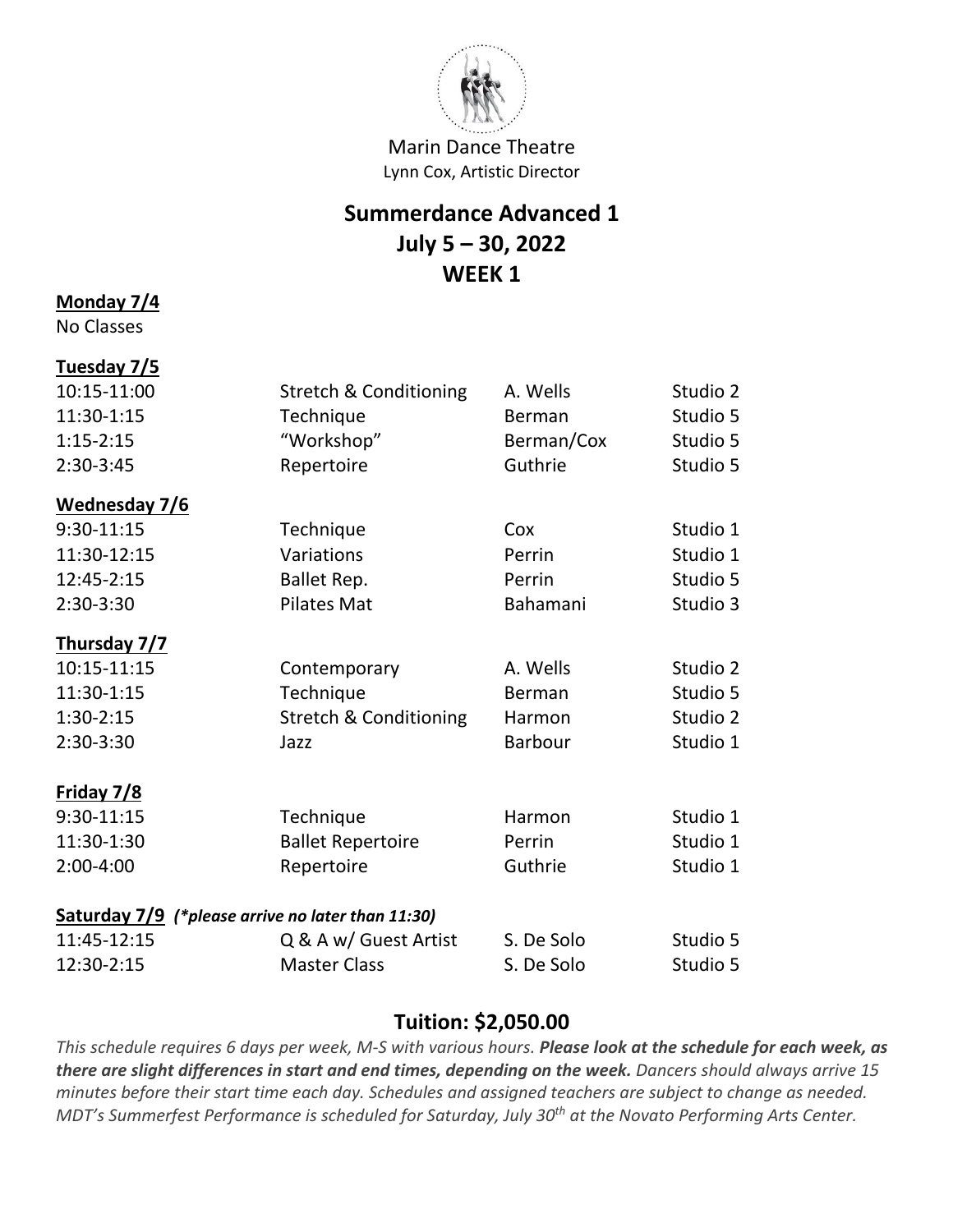

# **Summerdance Advanced 1 July 5 – 30, 2022 WEEK 2**

| 9:30-11:15                                         | Technique                         | Cox            | Studio 1 |
|----------------------------------------------------|-----------------------------------|----------------|----------|
| 11:30-12:30                                        | Variations                        | Perrin         | Studio 1 |
| $1:00-2:00$                                        | Hip-Hop                           | Guthrie        | Studio 1 |
| 2:30-3:30                                          | <b>Pilates Mat</b>                | Bahamani       | Studio 3 |
|                                                    |                                   |                |          |
| Tuesday 7/12                                       |                                   |                |          |
| 10:15-11:00                                        | <b>Cross Training</b>             | <b>Bassing</b> | Studio 2 |
| 11:30-1:15                                         | Technique                         | Berman         | Studio 5 |
| $1:30-2:15$                                        | Pointe                            | <b>Bassing</b> | Studio 1 |
| 2:30-3:30                                          | Jazz                              | <b>Barbour</b> | Studio 5 |
| 4:00-5:30                                          | Repertoire                        | Guthrie        | Studio 5 |
| Wednesday 7/13                                     |                                   |                |          |
| 9:30-11:15                                         | Technique                         | <b>Barbour</b> | Studio 1 |
| 11:30-12:15                                        | Pointe                            | Perrin         | Studio 1 |
| 12:45-2:15                                         | <b>Ballet Repertoire</b>          | Perrin         | Studio 5 |
| 2:30-3:30                                          | <b>Stretch &amp; Conditioning</b> | Barbour        | Studio 3 |
| Thursday 7/14                                      |                                   |                |          |
| 10:15-11:15                                        | Contemporary                      | A. Wells       | Studio 2 |
| 11:30-1:15                                         | Technique                         | Berman         | Studio 5 |
| $1:30-2:15$                                        | <b>Cross Training</b>             | <b>Bassing</b> | Studio 1 |
| 2:30-3:30                                          | Jazz                              | <b>Barbour</b> | Studio 1 |
| Friday 7/15                                        |                                   |                |          |
| 9:30-11:15                                         | Technique                         | Harmon         | Studio 1 |
| 11:30-1:30                                         | <b>Ballet Repertoire</b>          | Perrin         | Studio 1 |
| 2:00-4:00                                          | Repertoire                        | Guthrie        | Studio 1 |
| Saturday 7/16 (*please arrive no later than 11:30) |                                   |                |          |
| 11:45-12:15                                        | Q & A w/ Guest Artist             | J. Castilla    | Studio 5 |
| 12:30-2:15                                         | <b>Master Class</b>               | J. Castilla    | Studio 5 |

**Monday 7/11**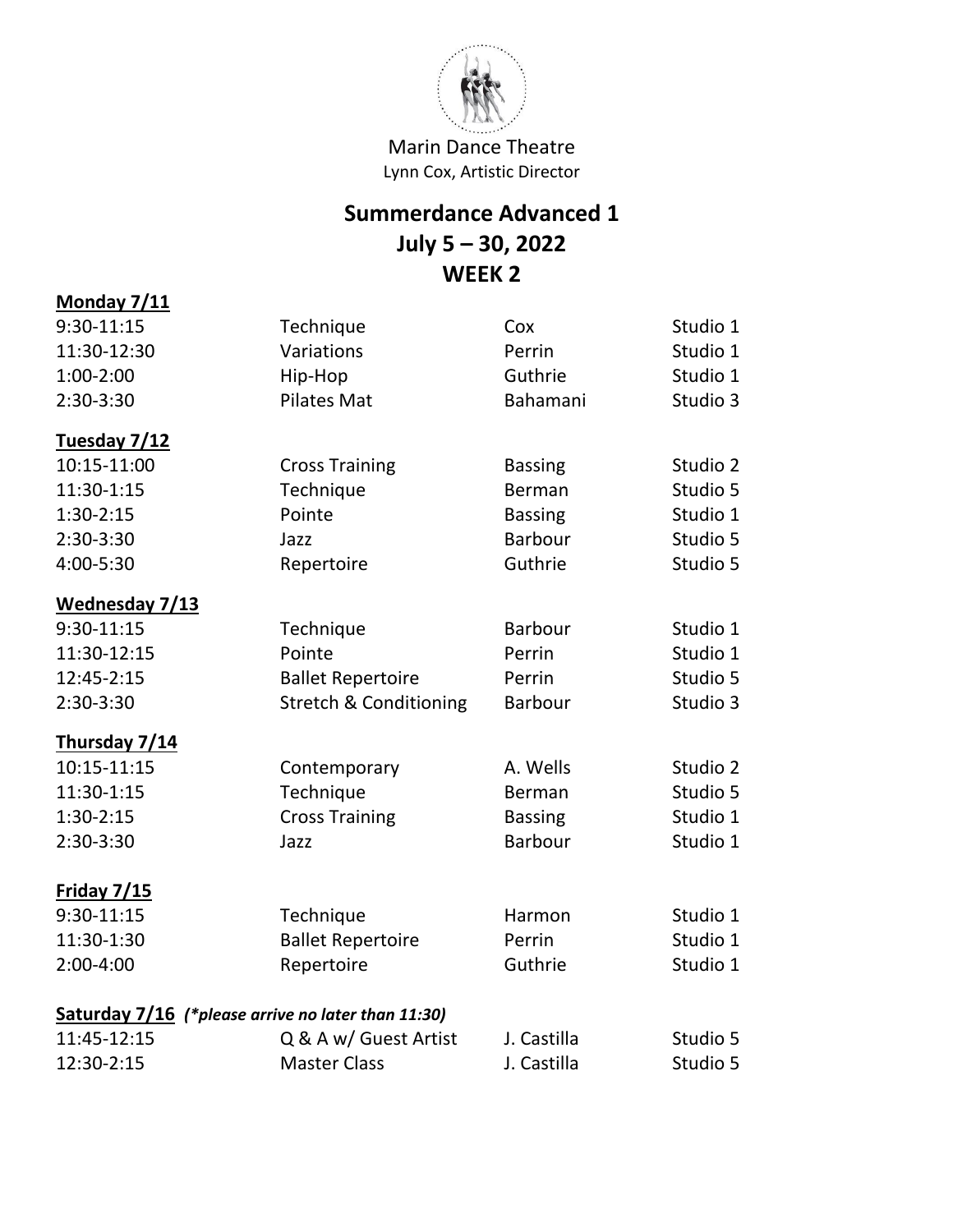

# **Summerdance Advanced 1 July 5 – 30, 2022**

### **WEEK 3**

# **Monday 7/18** 9:30-11:15 Technique Cox Studio 1 11:30-12:30 Variations Perrin Studio 1 1:00-2:15 Contemporary M. Wells Studio 1 2:30-3:30 Pilates Mat Bahamani Studio 3 **Tuesday 7/19** 10:15-11:00 Stretch & Conditioning A. Wells Studio 2 11:15-1:00 Technique Berman Studio 5 1:15-2:15 Contemporary M. Wells Studio 1 2:45-3:45 Jazz Barbour Studio 1 4:30-5:45 Repertoire Guthrie Studio 5 **Wednesday 7/20** 9:30-11:15 Technique Cox Studio 1 11:30-12:15 Pointe Perrin Studio 1 12:45-2:15 Ballet Repertoire Perrin Studio 5 2:30-3:30 Cross Training Barbour Studio 3 **Thursday 7/21** 10:15-11:00 Stretch & Conditioning A. Wells Studio 2 11:15-1:00 Technique Berman Studio 5 1:15-2:15 Contemporary M. Wells Studio 1 2:45-3:45 Jazz Barbour Studio 1 **Friday 7/22** 9:30-11:15 Technique Harmon Studio 1 11:30-1:30 Ballet Repertoire Perrin Studio 1 2:00-4:00 Repertoire Guthrie Studio 1 **Saturday 7/23** *(\*please arrive no later than 11:30)* 11:45-12:15 Q & A w/ Guest Artist T. Le Blanc Studio 5 12:30-2:15 Master Class T. Le Blanc Studio 5